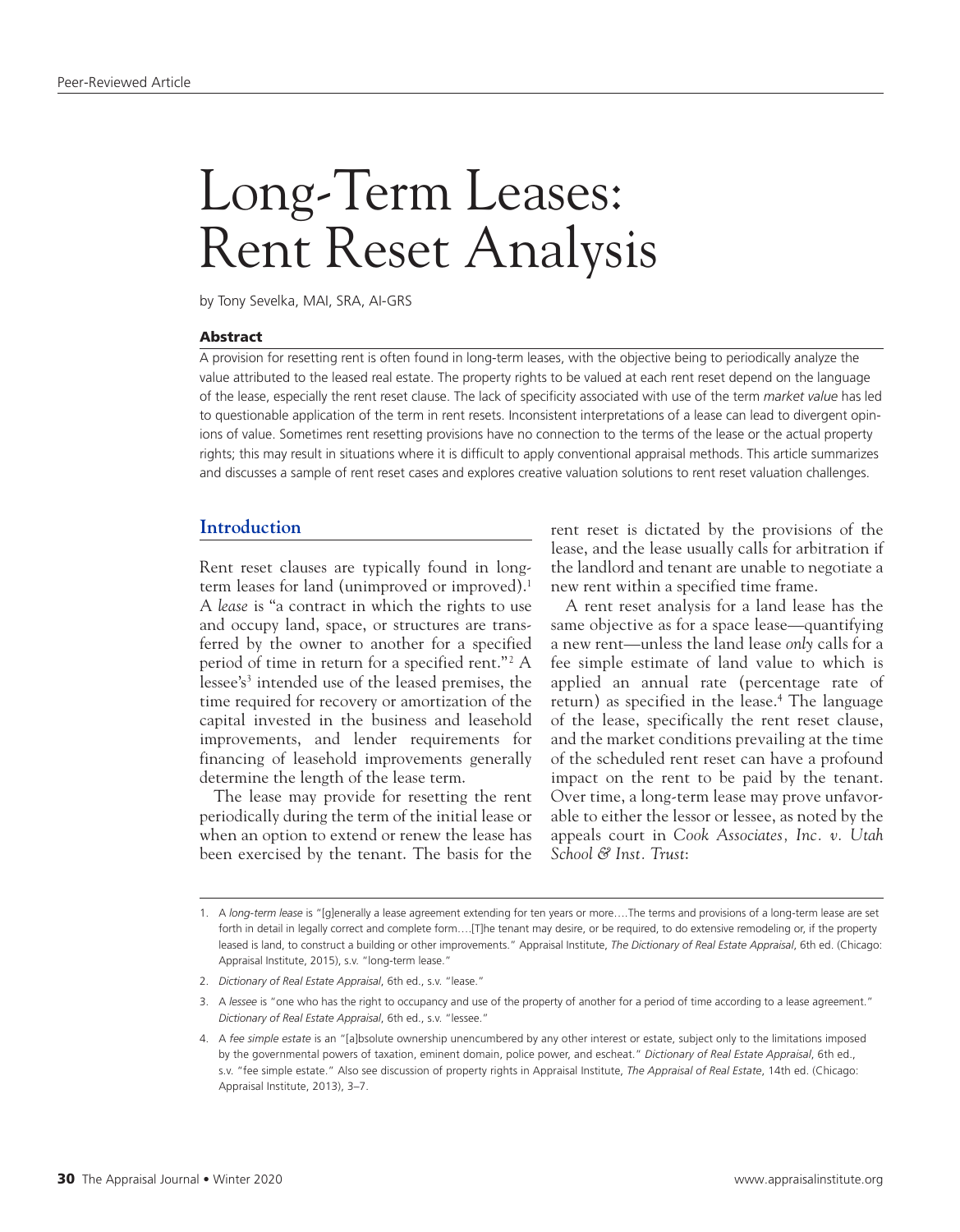Long-term commercial leases, by their nature, are risky. Neither side can foretell future market conditions with any certainty. We presume that both [parties] bargained for the best terms and conditions each could get. Each party took the risk that unpredictable market forces would at some later day render the contractual terms unfavorable to themselves.5

# **The Rent Reset Clause**

A lease that calls for an adjustment of rent during the life of the lease generally includes a procedure to be followed by the parties to the lease or the professional advisors identified and tasked with fixing the new rent.<sup>6</sup> A rent reset clause can function to reset rent as an independent exercise or in relation to all or some of the subsisting clauses (provisions) in the lease itself.

Analyzing the adjusted or revised rent can be a contentious issue. Sometimes the rent reset clause is unclear or ambiguous as to the improvements (if any, and in what condition), property rights, methods, procedures, formulas, or factors that are to be taken into account—or disregarded—in estimating the revised rent. If the lease itself is to be disregarded, and the objective is to estimate the market value of the leased premises as if unencumbered, the rights to be valued are a fee simple interest.7 Conversely, if resetting the rent involves an analysis of a tenant's use and occupation, it is the rental value<sup>8</sup> of the leased premises for the rent reset period that is to be estimated. In relation to these two mutually exclusive valuation exercises, the appellate court in *Bullock's Inc. v. Security-First National Bank of Los Angeles*<sup>9</sup> drew a distinction between *market value* and *rental value*:

Rental value is measured partially in terms of time, by the month or by the year, et cetera. The parties were not fixing rental value in the lease, they were fixing rent. They determined such rent by taking a…fixed percentage of the full value (not the rental value) of the land. The parties based rent upon the fair market value of the property rather than upon its rental value for any given period of time.

In the *Bullock's* case, all that was required was a point-in-time estimate of the "appraised value of the land," exclusive of buildings and improvements, which the court found to mean fair market value. The appeals court did not define *market value* but relied on the term *market value* as referenced in the lease's repair and maintenance clause and the lease's condemnation clause.10 The court noted,

The parties have thus provided for a reduction in rent based upon the difference between the market value of the land before condemnation and the market value of what remained thereafter. And the reduction is calculated in the same manner as that provided for calculating rent—five per cent per annum of the predetermined amount. *Since the lease provides that a reduction in rent due to partial condemnation is to be measured by the drop in market value of the property covered by the lease, it may reasonably be inferred that the parties were thinking in terms of market value when they drafted the provisions of the lease relating to the calculation of rent.* [emphasis added]

# Market Value and Property Rights

Definitions of *market value* often are silent as to what property rights are being valued. In his 2018 *Appraisal Journal* article, Sanders examines the evolution of *market value* definitions and the

<sup>5.</sup> 2010 UT App. 284, 243 P.3d 888 (2010), quoting *Oakwood Village LLC v. Albertsons, Inc.*, 2004 UT 101.

<sup>6.</sup> According to the ruling in *Rice v. Ritz Associates, Inc.*, 88 A.D.2d 513 (N.Y. App. Div. 1982), as long as the selected valuers prepare "the appraisal…in accordance with the procedures set out in the contract of the lease," the parties are bound by the result.

<sup>7.</sup> The interest to be appraised is an element of problem identification, and it is not necessary to consider this a hypothetical condition. See Stephanie Coleman, *Scope of Work*, 2nd ed. (Chicago: Appraisal Institute, 2016) and Appraisal Standards Board, *USPAP Frequently Asked Questions*, 2020–2021 ed. (Washington, DC: The Appraisal Foundation, 2020), FAQ 240, "Analyzing the Lease When Appraising Fee Simple Interest." If an appraiser chooses to premise such an assignment on a hypothetical condition, that would not be inaccurate, but it is unnecessary.

<sup>8.</sup> Rental value is derived by a rental comparison analysis employing quantitative or qualitative techniques, either separately or in combination, in accordance with the reset clause or use clause.

<sup>9.</sup> *Bullock's Inc. v. Security-First National Bank of Los Angeles*, 160 Cal. App. 2d 277, 325 P.2d 185; 1958 Cal. App. LEXIS 2119.

<sup>10.</sup> In condemnation, market value is based on a fee simple estate (undivided fee rule).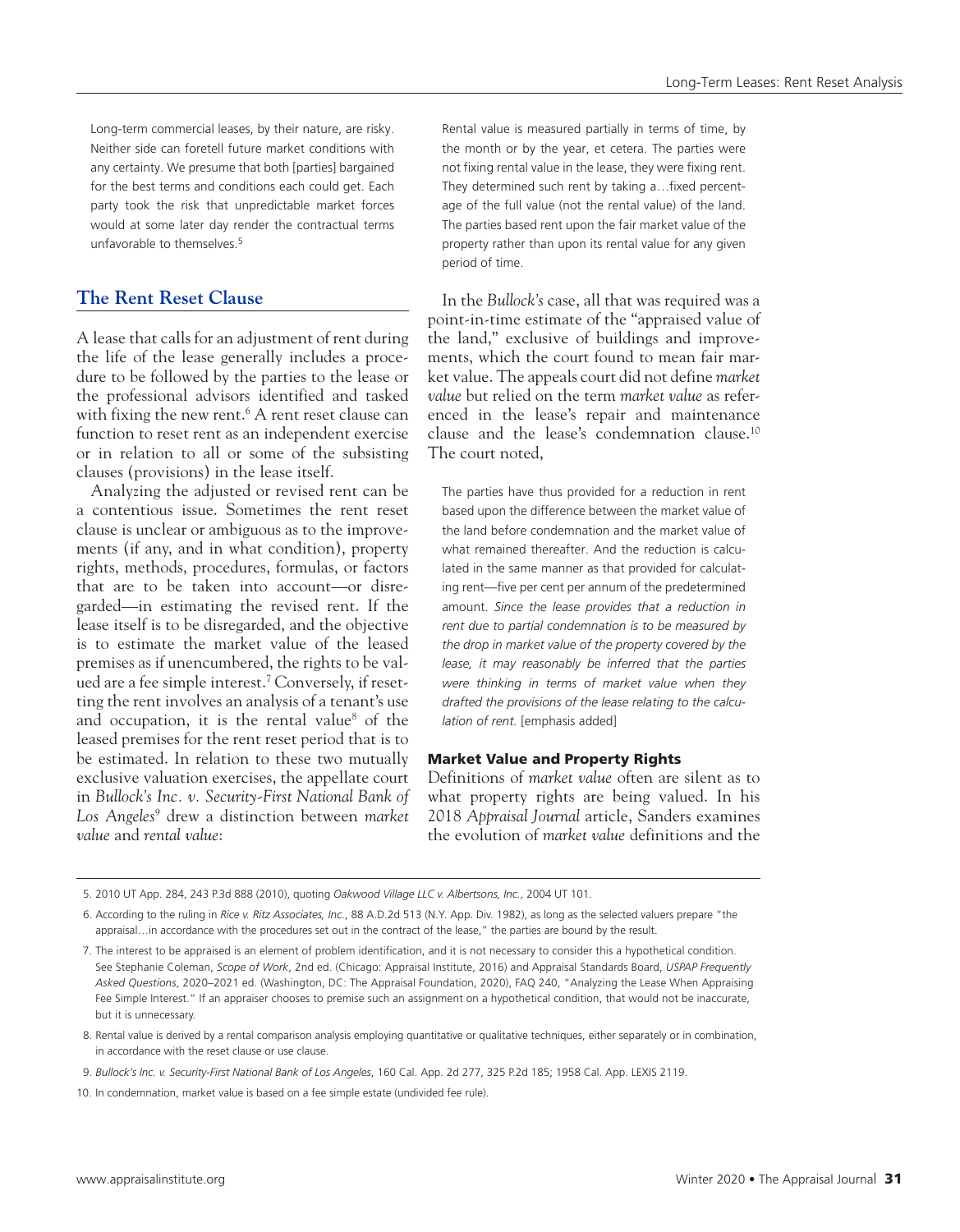"varied conditions imposed on the hypothetical market" inherent in the numerous definitions of *market value*. 11 None of the various definitions of *market value* presented by Sanders explicitly considers property rights, with the exception of the following *market value* definition suggested by Marchitelli and Korpacz in their 1992 *Appraisal Journal* article:

The price in cash and/or other identified terms for which the *specified real property interest* is likely to sell as of the effective date of appraisal in the real estate marketplace under all conditions requisite to a fair sale.<sup>12</sup> [emphasis added]

Many definitions of *market value* emanate from eminent domain, where for state and federal purposes the *market value* of condemned land is determined based on the unencumbered, undivided fee, and disregards all other real property interests.13 Likewise, in most states the valuation of real property for assessment purposes denotes property rights in a fee simple type interest when there is more than one interest in a property.14 In these two areas of real property valuation, the value sought carries a presumption of undivided free and clear title, not burdened by an encumbrance such as a lease, and legislation to achieve this intended purpose overrides the contractual rights and obligations between a lessor and lessee.

When parties enter into a lease in the world of commerce, they agree to be bound by the terms and conditions of the lease. Even if a lease makes provision for resetting rent during the life of the lease, the lease remains in effect throughout the entire term, including any period covered by a lease extension or renewal option exercisable at the discretion of the tenant. In this situation, it may not be appropriate to assume that the

property is unencumbered by the lease at the time of the rent reset unless the rent reset clause manifests a clear intention to disregard the lease. At the end of the life of the lease, the leased premises revert to the landlord, and all tenantowned leasehold improvements become the property of the landlord unless the tenant is obligated to remove the improvements under the terms of the lease.

The 1992 Marchitelli and Korpacz definition of *market value* as it relates to property rights is consistent with the current definition of *market value* in *The Dictionary of Real Estate Appraisal*, sixth edition, and in *The Appraisal of Real Estate*, fourteenth edition. The most widely accepted components of market value, including a reference to property rights, are incorporated into the definition:

The most probable price, as of a specified date, in cash, or in terms equivalent to cash, or in other precisely revealed terms, for which the *specified property rights* should sell after reasonable exposure in a competitive market under all conditions requisite to a fair sale, with the buyer and seller each acting prudently, knowledgeably, and for self-interest, and assuming that neither is under undue duress.15 [emphasis added]

Directly related to the concept of market value is the identification of the specific property rights to be appraised. When references to "(fair) market value" appear in leases but the term is not adequately defined, it can cause uncertainty as to how the valuation analysis should proceed.

In the context of a lease involving the division of property rights between lessor and lessee, if the referenced market value does not specify the property rights to be taken into consideration, the analysis for resetting rent should generally be taken to include consideration of the lease itself.

<sup>11.</sup> Michael V. Sanders, "Market Value: What Does It Really Mean?" *The Appraisal Journal* (Summer 2018): 206.

<sup>12.</sup> Richard Marchitelli and Peter F. Korpacz, "Market Value: The Elusive Standard," *The Appraisal Journal* (July 1992): 318.

<sup>13.</sup> "[W]hen property that is held in partial estates by multiple owners is condemned, the condemnor pays the fair market value of an undivided [fee simple] interest in the property rather than the fair market value of each owner's partial interest." [citation omitted] *Post No. 2874 VFW. v. Redevelopment Auth.*, 2009 WI 84, 768 N.W. 2d 749.

<sup>14.</sup> "[A] division of ownership or the independent holding of separate legal interests in taxable property will not affect the mode of assessment. For instance, mortgagor and mortgagee interests, vendor and vendee interests, landlord and tenant interests, life tenant and remainder interests and cotenant interests are not separately assessed." [citation omitted] "[T]he true value of…[real] property for assessment purposes is to be ascertained as if unencumbered by…a lease." *People ex rel. Gale v. Tax Comm.*, 17 A.D.2d 225 (1962).

<sup>15.</sup> *Dictionary of Real Estate Appraisal*, 6th ed., s.v. "market value."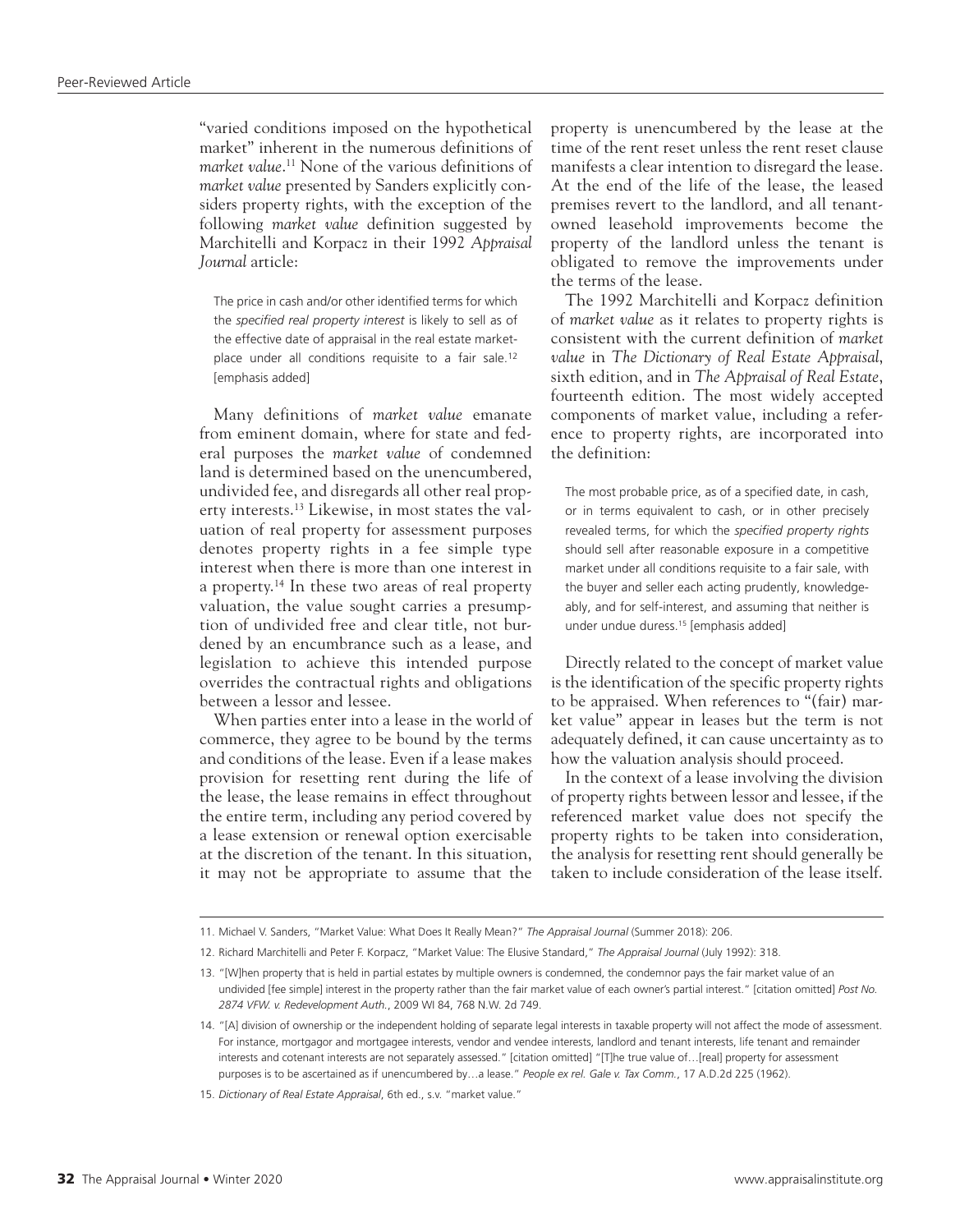Some misunderstandings as to the meaning of *market value* can be directly attributed to the misuse or commingling of terms related to market value. In appraisal literature, *market value* and *market rent* are not synonymous terms, but the parties to a lease are free to agree to their own valuation-related definitions.16 For example, in *Georg Jensen, Inc. v. 130 Prince Associates, LLC*, 17 the lease made no distinction between *market value* and *market rent* in a rent reset involving a space lease; there the lease provided as follows:

*Fair market value shall mean the current market rent* for similar space within the general geographical area in which the building is located, assuming standard escalations with current base years, and all other relevant factors as determined by an independent M.A.I. Appraiser chosen by Landlord. [emphasis added]

Any disagreement as to the meaning of terms commonly found in appraisal literature and the lease must give way to the meaning ascribed to the terms in the lease:

[W]hen parties set down their agreement in a clear, complete document, their writing should as a rule be enforced according to its terms. Evidence outside the four corners of the document as to what was really intended but unstated or misstated is generally inadmissible to add to or vary the writing. That rule imparts "stability to commercial transactions...." Such considerations are all the more compelling in the context of real property transactions, where commercial certainty is a paramount concern. [citation omitted]<sup>18</sup>

# **Title and Lease Restrictions**

Restrictions or encumbrances identified in the abstract of title or the lease that have an impact on the property rights to be appraised, especially if an analysis of highest and best use is required, $19$ should be taken into account in resetting rent for the leased premises—unless the rent reset clause stipulates otherwise.<sup>20</sup> Premises leased as part of a complex (e.g., shopping center, office campus, industrial park) or as part of a building in a complex might also be impacted by covenants and restrictions of other tenancies.21

# Freehold Premise

Analyzing the value of unencumbered land, or land assumed to be unencumbered, in fee simple as part of a two-step procedure in resetting rent requires an estimate of market value based on the highest and best use.<sup>22</sup> Comparative analysis is the most common method of valuing property, provided sufficient and relevant market data are available. *Comparative analysis* is "the process by which a value indication is derived in the sales comparison approach. Comparative analysis may employ quantitative or qualitative techniques, either separately or in combination."<sup>23</sup>

- 16. "Courts therefore look to the definition of a term provided in the contract before considering how a dictionary defines the term." [citation omitted] *Dannhouser, TD Co. v. TSG Reporting, Inc.*, 16cv00747 (S.D.N.Y. Jun. 21, 2019).
- 17. *Georg Jensen, Inc. v. 130 Prince Associates, LLC*, 2009 NY Slip Op 51483(U).
- 18. *Provident Loan Society of New York v. 190 East 72nd Corporation*, N.Y. Sup. 114915/2008.
- 19. In *New York Overnight Partners v. Gordon*, 649 N.Y.S. 2d 928, the court found that the appraiser "must take into consideration all restrictions including current zoning, and all encumbrances on the land, as well as the lease term." See also discussion in Chapter 16, "Highest and Best Use Analysis," in *The Appraisal of Real Estate*, 14th ed.
- 20. In *Ruth v. SZB Corp.*, 2 Misc. 2d 631, 636–637, *aff'd* 2 A.D.2d 970, "the court ruled that because the lease unambiguously provided that the land be valued 'free of lease,' the drafters could not have intended that the arbitrator 'might give heed to the very lease which so declared' otherwise and ruled that the land must be valued without considering the lease restrictions," as cited in *Overnight Partners v. Gordon*.
- 21. For example, in *Oakwood Village LLC v. Albertsons, Inc.*, 2004 UT 101, 104 P.3d 1226 (2004), Albertsons at its own expense built a supermarket on a 42,800-square-foot plot under a long-term land lease with no use clause restriction in Oakwood Village shopping center, which consisted of twenty-six stores, with Albertsons as the anchor tenant. The lease restricted the landlord from leasing space in the shopping center to other supermarket tenants. After twenty-one years, Albertsons opened a supermarket as the anchor tenant in a new center across the street. Albertsons had no obligation to remain open and ceased operations in Oakwood Village while continuing to pay rent. Albertsons intentionally kept the old building vacant to restrict competition with its new store. As a consequence, occupants of three stores followed Albertsons to the new center, leaving four units vacant and causing a decline in sales of the remaining tenants in Oakwood Village.
- 22. A use or combination of uses found to be legally permissible, physically possible, financially feasible and maximally productive.
- 23. *Dictionary of Real Estate Appraisal*, 6th ed., s.v. "comparative analysis."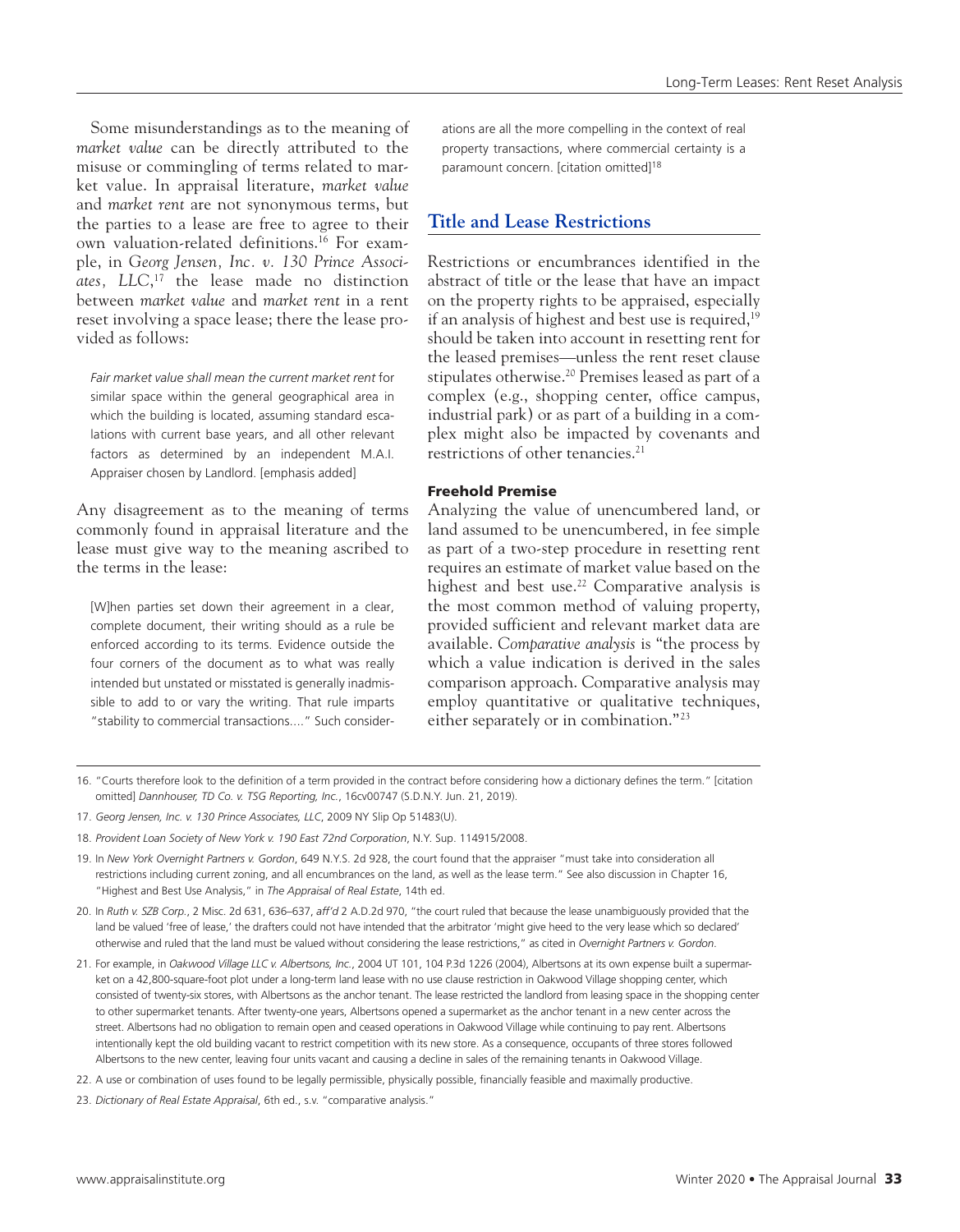After the market value of the leased premises has been estimated, the computation of rent is straightforward if the rent reset clause stipulates the interest rate (rate of return) to be applied to the market value of the subject property. If the rate of return is not stipulated in the rent reset clause, a second analysis is undertaken to determine the rate of return (i.e., annual rent) that a prospective purchaser expects to earn during the period covered by the rent reset (i.e., assumed holding period). The selection or development of an appropriate rate of return should reflect the prevailing rate in the marketplace, which may be accomplished by relying on primary data, secondary data, or both. Development of the rate of return may employ the following:

- Investment returns on sales of single-tenant properties leased on an absolute net (carefree) basis for a term consistent with the period covered by the rent reset.<sup>24</sup>
- Investor surveys monitoring actual or expected rates of return.
- Government or private bond yields available for a term consistent with the period covered by the rent reset.
- Band of investment (weighted-average return on typical debt and equity components).25

#### Leasehold Premise

Absent an express provision to the contrary, in the resetting of rent there is a presumption favoring valuation of leased premises as encumbered,<sup>26</sup> as is typical of leases that require an estimate of market rent or some other form of rent as described or

defined in the lease.<sup>27</sup> As noted by the court in *Klair v. Reese*, "In the rent setting context…, valuation of the land as encumbered by the lease is reasonable because the land will continue to be encumbered by the lease."28 The dissent in *No. 100 Sail Ventures Ltd. v. Janwest Equities Ltd.* made a similar observation, stating "[O]rdinarily a legally imposed restriction on the use of land is a factor to be taken into account in fixing its value, even as vacant and unimproved."29 In *United Equities v. Mardordic Realty Co.*, 30 the dissent noted that a lease may enhance or diminish the value of land:

Whether a lease for any term, short or long, increases or decreases the land value, as compared with its value if sold in fee simple, obviously depends on whether the landlord's rights under the lease, particularly with respect to the right to receive rent, are valuable or not. A lease in which there is reserved a high rent will increase the land value. A lease in which the rent reserved is inadequate will decrease the land value, as compared with its value free and clear of any leasehold.

A lease's rent reset provision may refer to "market rent." According to *The Dictionary of Real Estate*, sixth edition, *market rent* is

The most probable rent that a property should bring in a competitive and open market reflecting the conditions and restrictions of a specified lease agreement, including the rental adjustment and revaluation, permitted uses, use restrictions, expense obligations, term, concessions, renewal and purchase options, and tenant improvements (TIs).

24. A capitalization rate based on first-year income in a stepped-up or stepped-down lease should be adjusted to reflect the average income or to reflect the change in the pattern of income during the term of the comparable lease. See David C. Lennhoff, "Direct Capitalization: It Might Be Simple But It Isn't that Easy," *The Appraisal Journal* (Winter 2011): 66–73.

<sup>25.</sup> *The Appraisal of Real Estate*, 14th ed., 495.

<sup>26.</sup> See *Hotel Plaza Associates v. Wellington Associates, Inc.*, N.Y.Supr., 55 Misc. 2d 483, 285 N.Y.S.2d 941 (1967), *aff'd*, N.Y.2d 846, 293 N.Y.S.2d 108, 239 N.E.2d 736 (1968), where "the appraisers erroneously valued the land at its highest and best use, as if it were vacant, without regard to the fact that the land was *encumbered by a lease*." [emphasis added]

<sup>27.</sup> See Gary R. Menzies, "Choosing the Right Words: Interpreting Rent Review and Renewal Clauses in Commercial Leases," *Alberta Law Review*, 34 Alta. L. Rev. 853 (1996), for a discussion of cases illustrative of *subjective* and *objective* approaches to fixing rent. An objective approach to rent reset is consistent with an analysis of "market rent," whereas a subjective approach provides that rent for the review period or renewal term be "fair" or "reasonable" as between the landlord and the tenant "taking into account all factors which would affect the mind of the landlord and tenant."

<sup>28.</sup> *Klair v. Reese*, 531 A.2d 219 (Del. 1987).

<sup>29.</sup> *No. 100 Sail Ventures Ltd. v. Janwest Equities Ltd.*, 1993 CanLII 477 (BC CA).

<sup>30.</sup> *United Equities v. Mardordic Realty Co.*, 8 A.D.2d 398, 187 N.Y.S.2d 714 (N.Y. Appellate Div., 1st Dept., 1959), *aff'd* 7 N.Y.2d 911 (N.Y. Court of Appeals, 1960).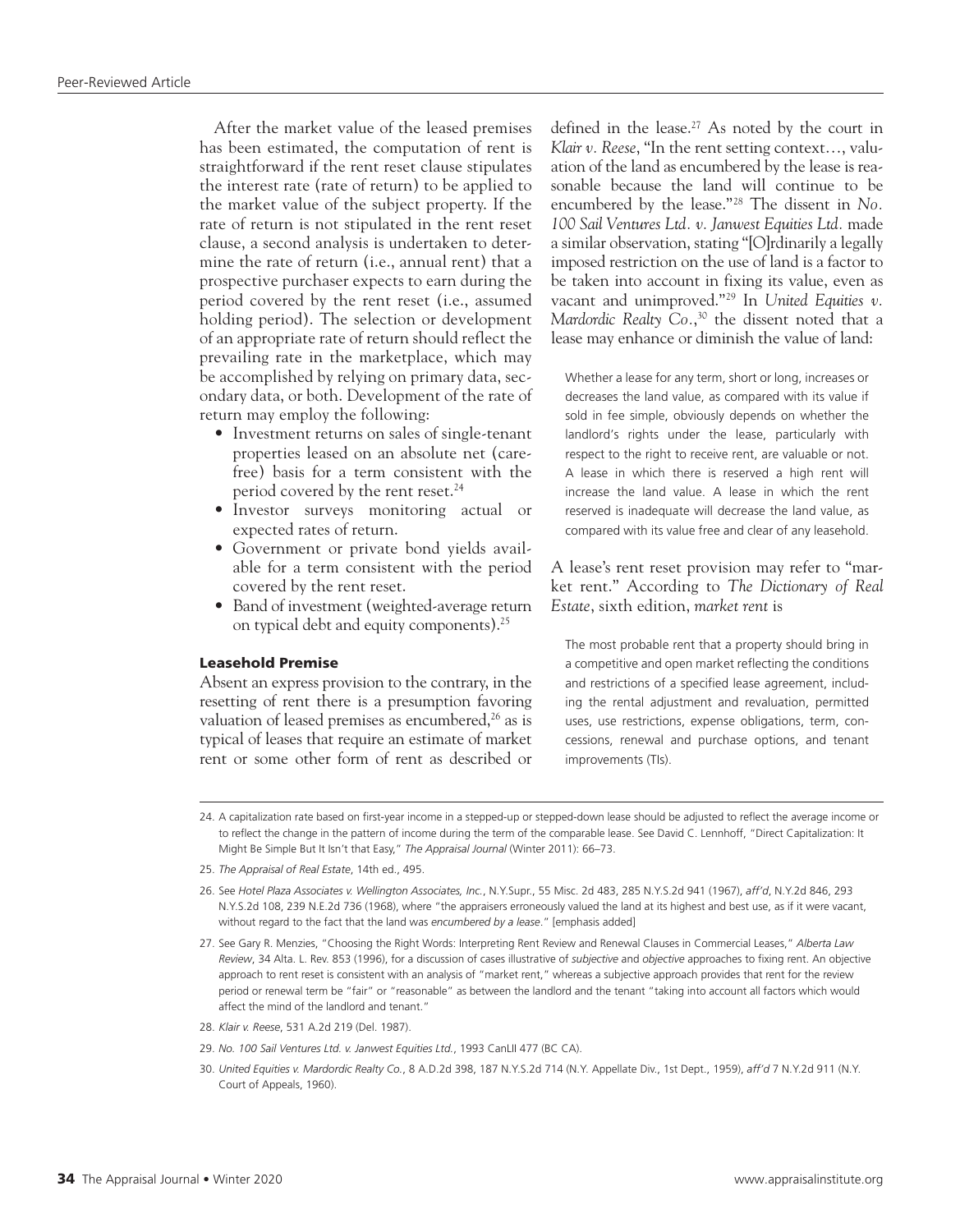If the lease provisions provide that the lease itself must be disregarded in resetting rent, this implies that the *unexpired term* of the lease including any extensions or renewals—is to be disregarded as a constraint in any highest and best use analysis of the leased or "demised" premises. Examples of lease provisions on disregarding the lease in the rent reset valuation include the following:

- [Six percent of] the full and fair value of the land demised which the same would sell for as one parcel considered as vacant and unimproved, in fee simple, by private contract, *free of lease and unencumbered*. 31
- [A]n amount per annum equal to 6% of the fair market value…of the land constituting the demised premises, *considered as vacant, unimproved and unaffected by this lease*. 32
- Fair Market Rental is defined as "the annual rental for the demised lands which would be paid as between persons dealing in good faith and at arm's length, *as if the demised lands were vacant, unencumbered and unimproved*."33
- The Annual Net Rental shall be…12% of the appraised value….Said appraisals shall be made…*as if the Leased Land were vacant, unencumbered, unimproved, and not under Lease*. 34
- The appraiser must regard the land "*as vacant, unimproved and unencumbered by this lease*."35
- The appraised value of the demised premises shall, in any event, be the value of the land exclusive of buildings or other improvements and *as if free and unencumbered during the year in which such value is to be established*. 36
- The market value of the demised premises shall be determined…in accordance with its highest and best use as if vacant land, exclusive of all or any improvements thereon, *without regard to the terms and conditions of the present lease* but considering as appropriate the impact of any legal impediments to a change of use created by zoning and other statutes and ordinances.<sup>37</sup>

# **Physical and Legal Encumbrances**

In the interpretation of a rent reset clause there is an important distinction between being instructed by a lease to ignore improvements of a physical nature that encumber land and being instructed to ignore encumbrances that affect title.38 The first can be viewed as a physical encumbrance, while the second can be viewed as a legal encumbrance.

The California appellate court in *Evans v. Faught*, 39 addressed the issue of title encumbrances:

33. *6524443 Canada Inc. v City of Toronto*, 2016 ONSC 7147 (CanLII), upheld on appeal, *6524443 Canada Inc. v. Toronto*, 2017 ONCA 486 (CanLII).

- 35. *Archdiocese of New York v. Amedeo Hotels Limited Partnership*, 295 A.D.2d 161 (2002), 742 N.Y.S.2d 635.
- 36. *Montreal Trust Co. v. Spendthrift Holdings Limited*, (22 March 1984), O.J. No. 296 (Ont. S.C. [unreported]).
- 37. *Humphries Investments, Inc. v. Walsh*, 202 Cal. App. 3d 766 (1988), 248 Cal. Rptr. 800. In this lease "ordinances and codes" were in reference "to the feasibility of any alternative use of the property and/or the likelihood of a future change in that status," while not ruling out the existing mobile home park as the potential highest and best use of the demised premises.
- 38. In *Funger v. Maizels*, 377 A.2d 70 (D.C. 1977), the appeals court in interpreting part of the rent reset clause stated, "[t]he words 'vacant' and 'unimproved' have reference to the physical state of the property."
- 39. 231 Cal. App. 2d 698 (1965). This case involves an unregistered lease of a portion of a ranch executed for a term of 25 years, with a lessee (County of Sonoma) right to renew the lease for an additional 25 years, and for the purpose of constructing and maintaining a powder magazine.

<sup>31.</sup> *Ruth v. SZB Corp.*, 2 Misc. 2d 631 (1956). The court noted that if the phrase "free of lease" is given its plain and natural meaning, the lease in its entirety must be eliminated from consideration, whether its provisions spell good or ill fortune for one party or the other.

<sup>32.</sup> *Manhattan Church of Christ, Inc. v. 40 East 80 Apartment Corporation*, 2007 NY Slip Op 32554(U).

<sup>34.</sup> *Funger v. Maizels*, 377 A.2d 70 – DC: Court of Appeals, 1977.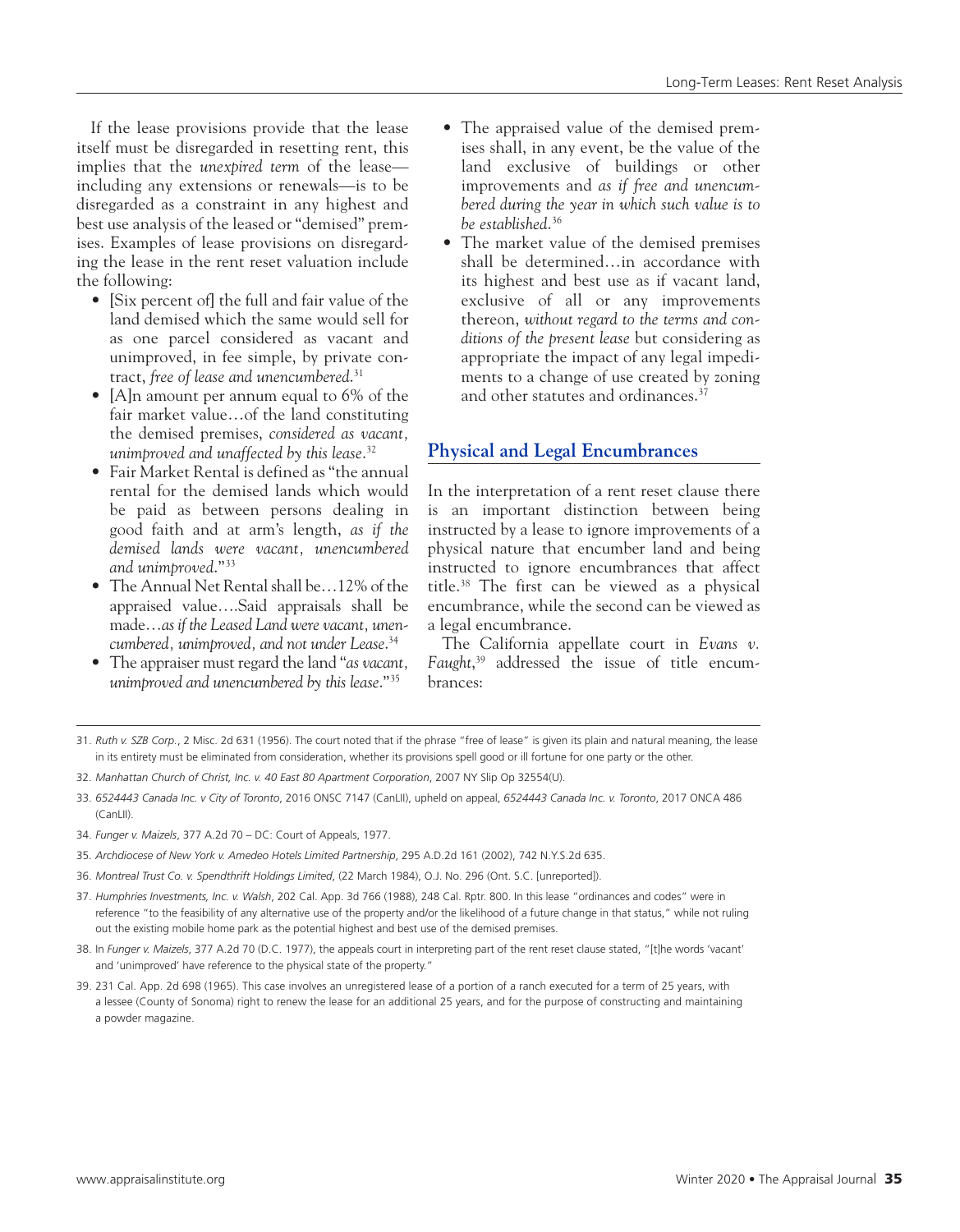In *Shunk* [*v. Fuller*] and *Buetel* [*v. American Mach. Co.*] it was specifically held that a lease is an encumbrance upon the title to the property conveyed.<sup>40</sup> We hold, therefore, that an unrecorded lease which is binding upon a purchaser of real property is a limitation affecting title since it obviously is a right or interest in land which subsists in a third person to the diminution of the value of the land, but is consistent with the conveyance of the title.

The *Evans* court went on to characterize improvements on the subject property, consisting of an access road and the county powder magazine, as physical encumbrances unrelated to title:

[T]he powder magazine and the road, the presence of which put plaintiff on notice of the unrecorded lease, were also physical encumbrances upon the land which he was obliged to accept as burdens since plaintiff was presumed to have contracted to acquire the land subject to such physical burdens.

The *Evans* appeals court concluded that "the situation presented here is that the encumbrances under consideration are not such as affect only the physical condition of the land [i.e., access road and powder house], but its title as well [i.e., unregistered lease]."

## Encumbrance by Lease

In *Standard Life Assurance Co.*41 the Ontario, Canada, appeals court refused to overturn a "final and binding" 1989 arbitration award as the decision was not "patently unreasonable," even though "the arbitrators' interpretation of the lease was wrong." In a subsequent 2014 rent reset dispute, the court ruled that the reference to the arbitrators' decision being "wrong" was made in passing and did not form part of the court's ruling. The finding that the arbitration decision was not "patently wrong" rested on a point of distinction identified by the arbitrators in the language of the rent reset clause in *Montreal Trust Company v. Spendthrift Holdings Limited*, which stated: "The value of the land exclusive of buildings or other improvements and *as if free and unencumbered*."42 [emphasis added] In addition, the *Standard Life* court looked to the decision in *Ruth v. SZB Corporation* where the New York court had similarly stated, "[T]he full and fair value of the land demised which would sell for as one parcel considered as vacant and unimproved, in fee simple, by private contract, *free of lease and unencumbered*." 43 [emphasis added] Therefore, it was not "patently wrong" for the arbitration panel in *Standard Life* to conclude that

[I]t is possible for landlords and tenants to draft documents which would require them to ignore some aspects of market reality existing as of the valuation date. However, we do not find that the document we have before us [which makes no reference to ignoring encumbrances] is such a document in relation to relevant legislation.

At the time of the 1989 rent reset, the rental apartment building was subject to rent control legislation, which prevented rents from rising to market levels. For the subject apartment building, residential condominium development represented the highest and best use of the property, a use not permitted on leased land in the Province of Ontario on the date of the rent reset. As a result, the arbitrators fixed the market value of the land at \$4,250,000, based on a (restricted) highest and best use as a rental apartment development, resetting the rent at \$286,875 per year for a period of 25 years, applying the prescribed rate of 6.75%. On the basis of residential condominium development, the market value of the freehold interest in the land was \$13,500,000, which at the prescribed rate of 6.75% would have generated annual rent of \$911,250. Therefore, from the lessor's per-

<sup>40.</sup> By way of analogy, the following have been held to be encumbrances affecting title: building restrictions (*Whelan v. Rossiter*, 1 Cal. App. 701, 704, 82 P. 1082; *Tandy v. Waesch*, 154 Cal. 108, 97 P. 69; *Bertola v. Allred*, 46 Cal. App. 593, 189 P. 489); reservations for rights-ofway for water pipes and ditches (*Tandy*, supra); easement for a pipeline (*Krotzer v. Clark*, 178 Cal. 736, 739, 174 P. 657); and pendency of condemnation action (*Hunt v. Inner Harbor Land Co.*, 61 Cal. App. 271, 272, 214 P. 998).

<sup>41.</sup> *Standard Life Assurance Co. v. Parc-IX Ltd.* (Div. Ct.), 1991 CanLII 7350 (ON SC). In the *Standard Life Assurance* case, the rent reset clause called for "the greater of \$40,500 and 'land market rent' defined as 'a sum equal to 6 3/4% of the *fair market value of the property as if it were unimproved*.'" [emphasis added]

<sup>42.</sup> *Montreal Trust Co. v. Spendthrift Holdings Limited*, 42 [1984] O.J. No. 296 (H.C.).

<sup>43.</sup> *Ruth v. SZB Corp.* (1956), 153 N.Y.S. 2d 163 (N.Y. Sup. Ct.), *aff'd* (1956), 158 N.Y.S. 2d 754 (N.Y. Sup. Ct. – App. Div.).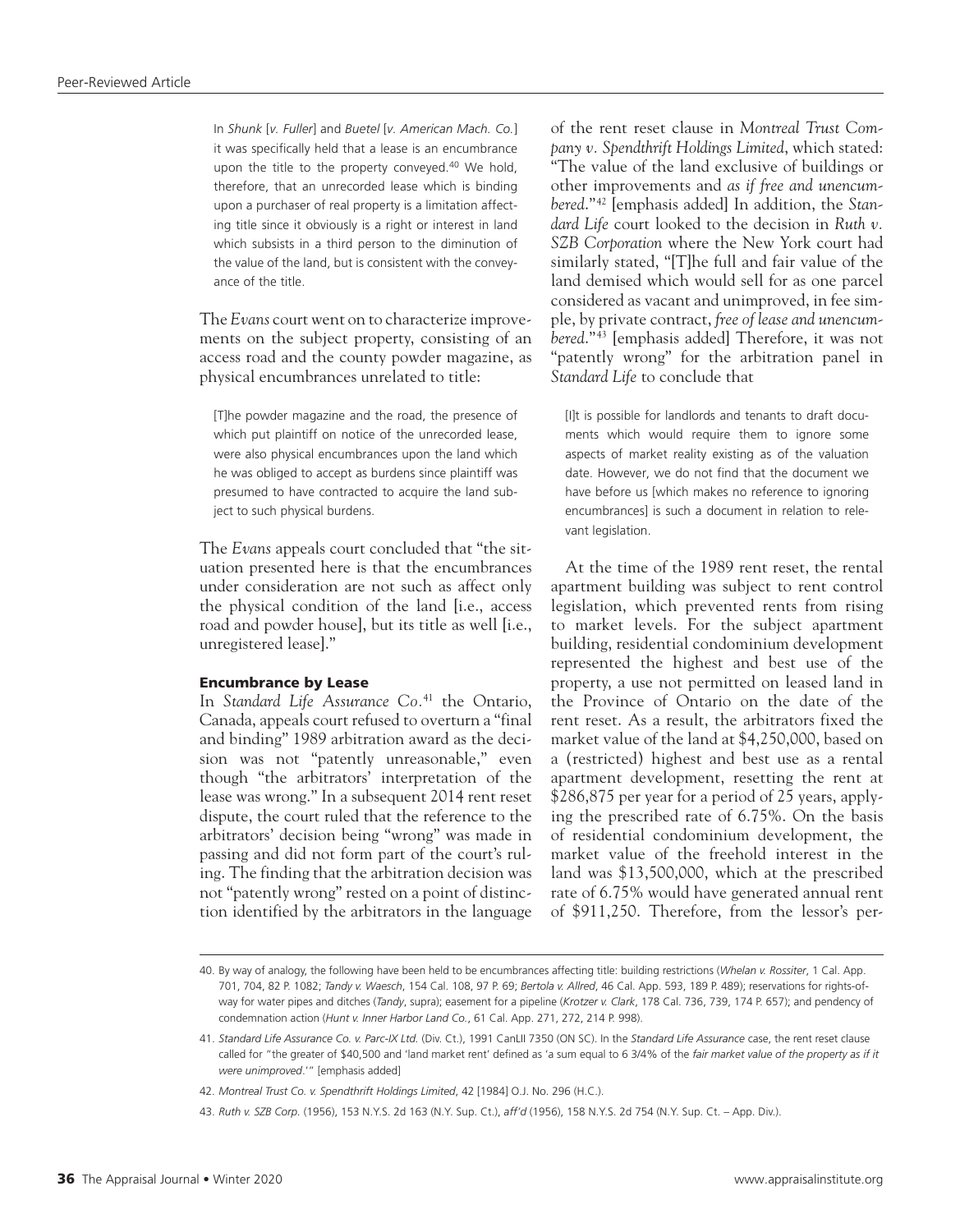spective, the annual rental loss was found to be \$624,375 (\$911,250 – \$286,875), and the undiscounted loss of rent over the 25-year period amounted to \$15,609,375.44 Discounted at 6.75%, the present value of the lessor's annual rental loss of \$624,375 was \$7,443,056  $($624,375 \times 11.920811).$ 

The first 25-year reset period expired in 2014. Again, the parties failed to reach agreement on how the property should be valued. In advance of the second round of arbitration, the parties sought a declaration from the court as to whether the term *land market value* "should be interpreted to include the highest and best possible use of the land, as if the Property were unimproved and unencumbered, including the value of the Property as if it were available for freehold condominium development as of the valuation date [March 15, 2014]." The court concluded that the interpretation of the rent reset clause "is governed by the 1990 Arbitration Decision, and [lessorl Manulife is estopped from relitigating it."<sup>45</sup> As part of the analysis, the court examined a number of prior rent reset rulings interpreting "fair market value of the property as if it were unimproved" to mean not only ignoring the improvements but that "the parties also intended to disregard encumbrances impacting the value of the land." Commenting on the distinction between *encumbrances* and *improvements*, the court stated as follows:

*For reasons of which I am uncertain, both the Court of Appeal in* Royal Trust *and the Divisional Court in* Standard Life *inserted the word "unencumbered" into the equation so that in both decisions the fair market value was based on a notional value of the land that was not only unimproved, but also unencumbered. I cannot locate any explanation in the case law as to how or why this occurred.* [emphasis added]

In *Roywood and Gardenview* [*Royal Trust*] the Court of Appeal held that words such as "unimproved" or "without buildings or improvements" included "unencumbered." I am bound by those decisions even if I have some difficulty understanding them. In my opinion an encumbrance is a legal interest in the land that diminishes its value as opposed to physical buildings placed upon the land or physical improvements made to the land. In any event the present leases do not use any of the words unencumbered or vacant or unimproved, they merely refer to the lands. 46

The court also concluded that the terms *unimproved* and *unencumbered* mean two different things. It noted that *Black's Law Dictionary*, sixth edition, defines *improvement* in terms of physical modification:

A valuable addition made to property (usually real estate) or an amelioration in its condition, amounting to more than mere repairs or replacement, costing labor or capital, and intended to enhance its value, beauty or utility or to adapt it for new or further purposes. *Generally has reference to buildings, but may also include any permanent structure or other development, such as a street, sidewalks, sewers, utilities, etc.* [emphasis added]

On the other hand, *Black's* defines *encumbrance* as a legal interest: "Any right to, or interest in, land which may subsist in another to diminution of its value but consistent with the passing of the fee by conveyance." Accordingly, the court concluded that "a property can be unimproved yet encumbered. Conversely, it may be improved and unencumbered. The two words are not synonymous."

In *Selective 901 Truman, LLC v. Goodrich & Hops Properties West*, 47 the lessor and lessee were unable to agree on the "fair rental value" in a rent reset of a long-term land lease. The lease commenced January 1, 1958, for a term of 53 years,

<sup>44.</sup> The ground lease is for a term of 99 years from March 15, 1964, and the first rent reset was for 25 years from March 15, 1989, with the next rent reset scheduled for March 15, 2014. Amendments in 1998 to the *Condominium Act* permit leasehold condominiums provided the term of the lease is at least 40 years.

<sup>45.</sup> *Manufacturers Life Insurance Co. v. Parc-IX Limited*, 2018 ONSC 3625. In 1964, Standard Life acquired Royal Trust Company's interest in the property. In 2015, the property was transferred from Standard Life to Manulife.

<sup>46.</sup> The judge concluded he was no longer bound by the ruling of the Court of Appeal in *Royal Trust* in light of the later Supreme Court of Canada ruling in *Musqueam Indian Band v. Glass*, 2000 SCC 52(CanLII), [2000] 2 S.C.R. 633 and the Court of Appeal ruling in *Board of Regents of Victoria University v. G.E. Canada Real Estate Equity*, 2016 ONCA 646 (CanLII), 2016 CarswellOnt 13524, leave to appeal refused, 2017 CarswellOnt 3571 (S.C.C.).

<sup>47.</sup> Cal Court of Appeal, 2nd Appellate Dist., 3rd Div., 2019.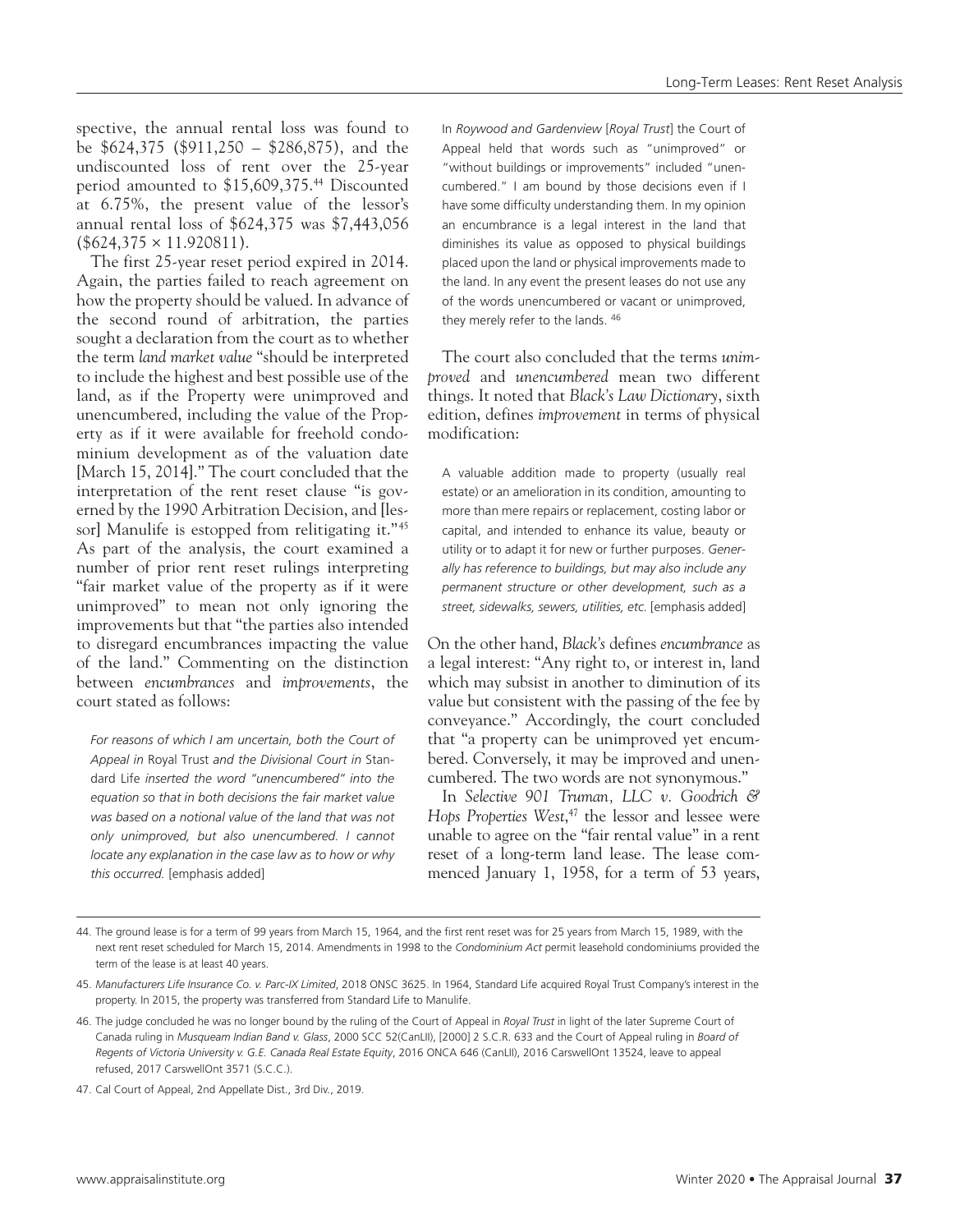allowing for extensions up to 99 years. The leased premises consisted of 1.94 acres. In 1962, the lessee built a 34,000-square-foot strip center with paved surface parking. The lessor triggered a rent reset for a 10-year period, effective March 1, 2015, with a total of 43 years remaining on the lease. The lease's rent reset and use clauses stated in relevant part:

At any time or times after ten (10) years from the effective date of this lease such rental may be revised by [Lessor] giving thirty (30) days' advance notice in writing to Lessee. *Fair rental value of the leased premises shall be determined without consideration being given to the effect in such values of the improvements of Lessee and in accordance with approved appraisal practices.* This land shall be valued at the time of such revision as determined by [Lessor] and Lessee, but rental thereon should not be less than the minimum rental rate hereinbefore set forth, nor more than six percent (6%) per annum of the then appraised value of the land. When so revised, such rental shall not be subject again to revision until ten (10) years from the effective date of such revision. [emphasis added]

Said premises shall be used by Lessee solely and exclusively for erection, maintenance and operation of office buildings, buildings for general commercial and manufacturing uses, parking lots which shall include a subterranean parking lot if deemed necessary, and heliport roof deck. ...Lessee agrees to comply with all applicable laws and regulations with respect to the use of the leased premises.

The parties failed to reach agreement as to the fair rental value for the 10-year period, and the rental dispute proceeded to arbitration. The arbitrator determined that "fair rental value has essentially the same definition as fair market value, both leading to assumptions that a buyer is knowledgeable and under no compulsion to buy (or lease), and a seller is otherwise willing to sell (or lease) under no compulsion to do so."

The central issue was whether the appraisals were required to give consideration to the effect of encumbrances on the property, which is burdened by the lease itself for a remaining term of 43 years.

The arbitrator noted the lease dictated that the appraisals be prepared "in accordance with approved appraisal practices."48 The arbitrator also noted the lease was not ambiguous and that "the Subject Property must be appraised assuming encumbrances." The lessor's appraisal treated the leased premises as if unencumbered by the lease and valued the land in its "highest and best use" at \$5.5 million. One of the lessee's appraisals took into account the impact of the unexpired lease term of 43 years and valued the land at \$1,387,000. Both appraisals, as well as a second appraisal prepared on behalf of the lessee, were rejected by the arbitrator. The lessor's appraisal was rejected as it failed to account for the impact of the ground lease, which places a burden on the property and lowers its value because of the lease's 43 remaining years with all the restrictions on use and remaining lease resettings. The lessee's appraisals were rejected as being too low.

Instead, the arbitrator turned his attention to the actual sale of the subject property at \$3,425,000 (all cash) in December 2014, encumbered by the ground lease, which the lessee had characterized as "the perfect comparable." The arbitrator noted that the subject property had been extensively marketed for sale on the open market by a sophisticated brokerage firm. He concluded that the transaction offered the best evidence of the value of the land, as if unimproved, but encumbered by the ground lease. On the basis of the \$3,425,000 sale price, the arbitrator fixed the rental value of the leased premises at \$205,500 annually by applying a rate of 6%, as allowed by the lease.

The lessor sought to have the arbitrator's award vacated, contending,

- 1. The award was "untethered" from the evidence, which called for "fair rental value" to be determined by appraisals (all rejected by the arbitrator), inappropriately taking into account the long-term ground lease, and
- 2. Application of an improper method, i.e., the recent purchase price of the subject property as the foundation for fixing the "fair rental value."<sup>49</sup>

<sup>48.</sup> In the award, the arbitrator pointed to Standards Rule 1-4(d) of the Uniform Standards of Professional Appraisal Practice (USPAP), which provides "an appraiser must analyze the effect on value, if any, of the terms and conditions of the lease(s)."

<sup>49.</sup> Standards Rule 1-5 of USPAP requires an appraiser to "(a) analyze all agreements of sale, validated offers or third-party offers to sell, options, and listings of the subject property current as of the effective date of the appraisal if warranted by the intended use of the appraisal; and (b) analyze all prior sales of the subject property that occurred within a reasonable and applicable time period if relevant given the intended use of the appraisal and property type."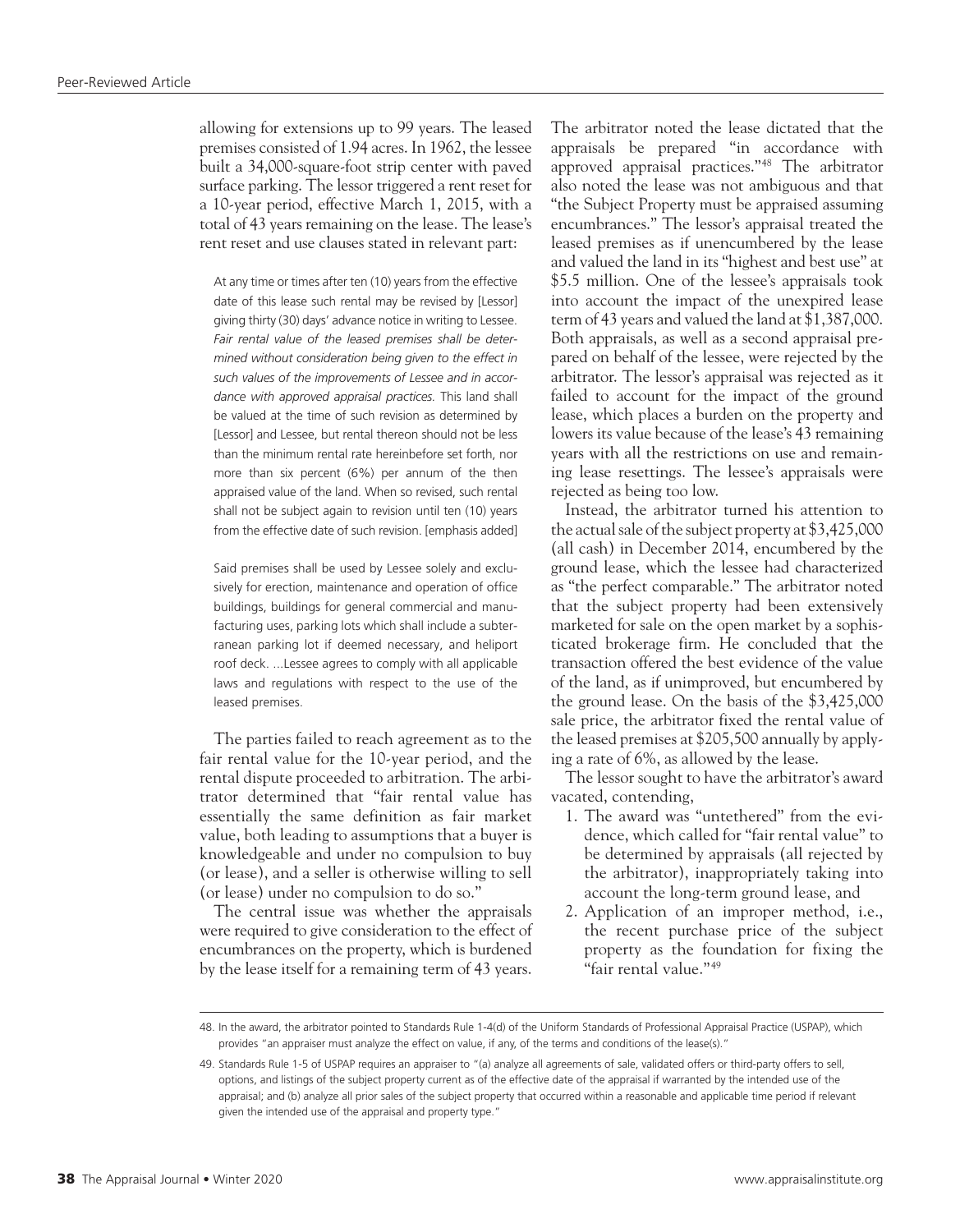The lessor also objected to the inclusion of instructive language in the award that purported to guide all future rent resets; the language provided,

Future rent resettings shall be determined by appraisal of the Subject Property *as encumbered by the Lease terms*, including the remaining time on the Lease and any restrictions on use contained in the Lease or by conditions and restrictions imposed by the city of San Fernando. [Emphasis added by court.]

The trial court rejected the lessor's motion to vacate the award, a ruling upheld by the appellate court, finding that the arbitrator acted within his authority in rejecting the appraisal evidence and instead relying on the sale of the subject property. The court also found that the inclusion in the award of an instruction to take into account the lease itself in future rent resets was consistent with the arbitrator's mandate.

To analyze the situation, keep in mind that the December 2014 acquisition of the subject property is a leased fee interest, which includes both the value of the anticipated rent during the remaining term of the lease and the value of the reversionary interest upon expiry of the lease.<sup>50</sup> Accordingly, the purchase price of \$3,425,000 does not isolate and measure the value of the land as a 43-year holding, consistent with the remaining term of the lease. In other words, the value of the land is overstated by the present value of the reversionary interest in the land.

• Accepting the lessor's appraised freehold value of \$5,500,000, deferred 43 years, and discounted at, say, 6%, results in a present value of  $$448,963$  (\$5,500,000  $\times$  0.08163). Deducting the \$448,963 from the purchase price of \$3,425,000 (leased fee interest) results in a market value (capital value) of the land (lease) held for a term of 43 years of  $$2,976,037 \; ($3,425,000 - $448,963).$ <sup>51</sup>

• Applying a rate of 6% to the \$2,976,037 suggests a fair rental value of \$178,562 per annum, fixed for 10 years.

# **Market Value of Land Assumed Unimproved for Lease Term**

In *United Equities*, 52 the majority opinion of the New York appeals court stated that "the land should be appraised for the best use that it can be put to, and not only for the [current] use," with the formula for computing rent being "a sum equal to six per cent of the *fair market value of the land*." [emphasis added]. The court also ruled that the 21-year renewal term of the lease and a further 21-year renewal option had to be taken into account in the highest and best use analysis of the land; the court stated, "The only limitation upon [market] value, if any, is the number of years [42] the most advantageous use of the land can be enjoyed under the lease."

The appeals court offered no guidance as to how the market value (capital value) of such a 42-year landholding should be determined, leaving the matter to the discretion of the appraisers. Presumably, a prepaid ground lease or purchase of a ground lease with an equivalent term of 42 years and a similar highest and best use would reflect the market value of the subject land, provided such market data is readily available.<sup>53</sup> Alternatively, it may be possible to conduct some form of ratio analysis, comparing the value of the land as a 42-year holding to the freehold value of the same land held in perpetuity. Of course, the difficulty of financing a 42-year landholding would also have to be factored into any ratio analysis. Assuming a freehold acquisition is equivalent to capitalizing \$1 per annum in perpetuity at 6%, it is possible to express the value of a fixed-term holding as a ratio or percentage of value in perpetuity.

<sup>50.</sup> The arbitrator did observe, however, that "[t]he land will become more valuable in the future and at every resetting. The encumbrance [lease] on the land will lessen due to the remaining years [shorter unexpired term at every rent reset] under the Lease," thereby, enhancing the value of the lessor's reversionary interest.

<sup>51.</sup> The market value of the land held for 43 years is 54.1% of the market value of the same land held in perpetuity (\$2,976,037 ÷ \$5,500,000  $= 0.5411$  or 54.11%).

<sup>52.</sup> *United Equities v. Mardordic Realty Co.*, 8 AD.2d 398, 187 N.Y.S.2d 714 (N.Y. App. Div., 1st Dept., 1959), *aff'd* N.Y.2d 911 (N.Y. Court of Appeals, 1960).

<sup>53.</sup> For example, the City of Vancouver in September 2018 estimated the freehold value of a mixed-use site at \$8,500,000, and the 60-year lease was priced at 75% (\$6,375,000) of the freehold value, with ground rent payments calculated on this figure. (Administrative Report, August 21, 2018.) A 40-year ground lease is priced at 60% of the freehold value. (Administrative Report, January 30, 2017.)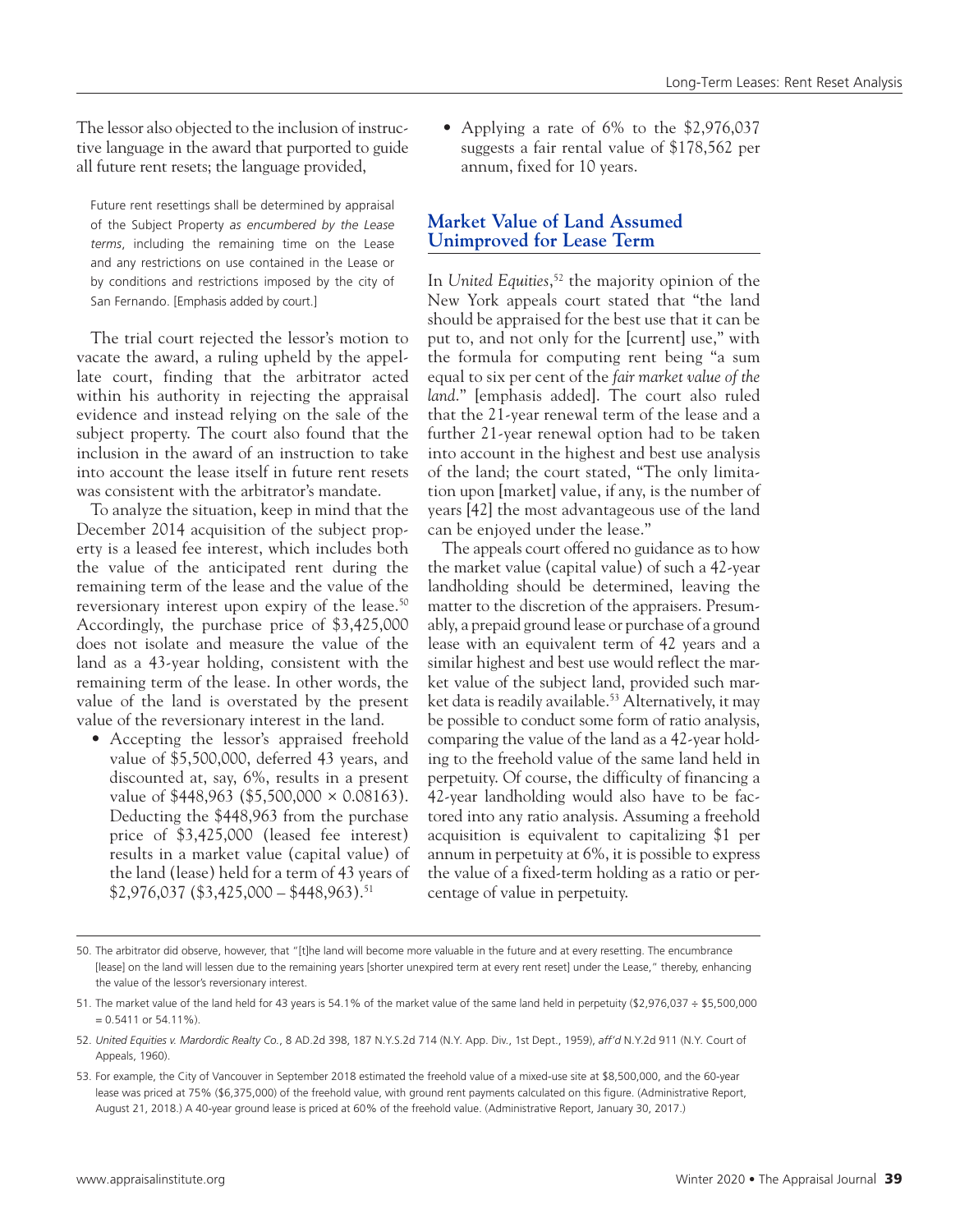- Capitalizing Year-1 income at, say, 6%, results in a factor of 16.667 (1  $\div$  0.06).<sup>54</sup> A 42-year holding at the same rate, compared to a perpetual ownership, results in a factor of 15.225, and indicates a capital value equivalent to  $91.35\%$  (15.225 ÷ 16.667) of the freehold value,<sup>55</sup> before considering a further adjustment for constraints associated with financing a 42-year landholding.
- Loading the capitalization rate by, say, 150 basis points to 7.5%, to reflect financing constraints, the present value factor of 1 per annum at 7.5% for 42 years is 12.694, and represents 76.16% of the freehold value (perpetual ownership) of one per annum in perpetuity at 6% (12.694 ÷ 16.667).

The ratio analysis is rate sensitive, and the value estimate will vary with the rates selected. Other creative solutions could be explored, as there is no textbook solution to this type of appraisal problem.

# **Conclusion**

An examination of the title abstract and a thorough reading of an executed copy of the lease including any schedules and amendments, paying particular attention to the rent reset clause—are essential to an understanding of how rent should be reset and what factors should be taken into account or disregarded in the context of the specified or identified property rights.

As a general rule, a rent reset clause that calls for an estimate of market rent or some other form

of rent will take into account the subsisting terms and conditions of the lease, unless the rent reset clause manifests a contrary intension. When addressing a rent reset for an option to extend or renew a lease, courts have generally ruled that the option is for the benefit of the tenant, and that the new rent should reflect continuation of the existing use, as contemplated by the *use* clause in the original lease.56

If the lease itself must be considered at the rent reset date, the remaining life of the lease in concert with the use clause and prevailing market conditions can constrain highest and best use analysis and, in turn, the amount of rent for the leased premises if the lease itself must be considered. Permissive or expansive use clauses allowing for "any lawful use" tend to result in higher rents than for specific use clauses, all other things being equal. Any leasehold improvements remaining in the leased premises at the end of the life of the lease become the property of the landlord unless the lease instructs the tenant to remove the leasehold improvements.

A highest and best use that forms the foundation for a rent adjustment and stems from a rent reset clause that assumes leased premises are unimproved and unencumbered (contrary to the actual physical state and legal status of the leased premises) may cause the lessee financial hardship.57 The present leasehold improvements may not generate rent sufficient to support rent determined on the basis of highest and best use in fee simple, and the remaining lease term or the subsisting terms and conditions of the lease may preclude the lessee from achieving the (unrestricted) highest and best use.<sup>58</sup>

<sup>54.</sup> A 99-year holding of one per annum discounted at 6% accounts for approximately 97% (16.615 ÷ 16.667) of a holding in perpetuity at the same rate.

<sup>55.</sup> See Kwek Sian Choo and Dionne Hoh, *Determining the Value of Leasehold Land: A Closer Look at "Bala's Table"* (Singapore: Centre for Liveable Cities, 2017), available at [http://bit.ly/389efdN.](http://bit.ly/389efdN)

<sup>56.</sup> In *DBN North Beach, LLC v. Debs*, the California Court of Appeal (4th Appellate Dist., 3rd Div., 2009) acknowledged that during the first 10 years of a 20-year lease extension "[t]he terms of the lease and common sense indicate that a resetting of the lease amount is to be according to 'fair market rental value' of the property... as contemplated by the lease [use clause], not as bare land [unencumbered by the lease], on a 'highest and best use' basis, as a mixed-use residential and commercial project." It stated, "An interpretation that the rent during the option terms is to be based upon the highest and best use of the property despite the purposes for which lessor and lessee agreed it could be used, would be economically and commercially unreasonable and violate the intent of the parties."

<sup>57.</sup> The courts have held that "economic hardship is not a reason to rewrite a lease made between two sophisticated commercial entities." *853 Seventh Ave. Owners, LLC v. W & HM Realty Co., LLC*, 2005 N.Y. Slip Op. 03770 [18 A.D.3d 241] May 10, 2005.

<sup>58.</sup> See *Ruth v. SZB Corp.*, (1956) 153 N.Y.S.2d 163 (N.Y. Sup. Ct.), *aff'd* (1956), 158 N.Y.S.2d 754 (N.Y. Sup. Ct., App. Div.), stating, "land to be valued in accordance with the [rent reset] formula of the underling lease [in highest and best use], without treating as an element of value the restrictions on [use and] user flowing from the lease."